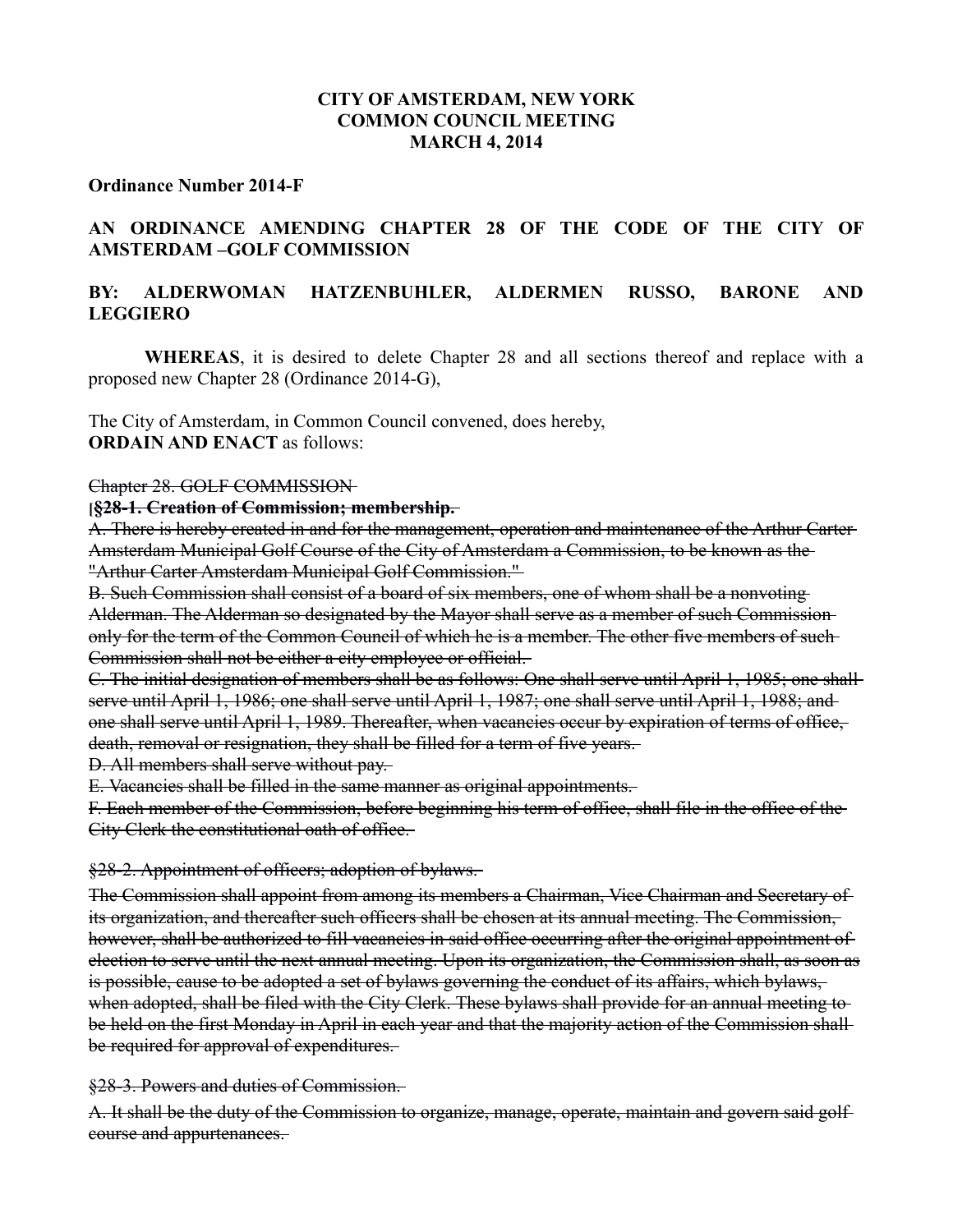B. The Commission shall have full authority to manage, maintain and operate said golf course and appurtenances, to establish proper fees for the use of the golf course by players and to do such necessary things and adopt such rules and regulations applying to the use of such golf course as may be necessary for its proper operation, maintenance and protection.

C. All revenues thus received from operation shall be deposited with the Controller of the City of Amsterdam, who shall maintain a separate account of such revenues.

D. Purchases made by the Commission shall be made in like manner as other purchases made by the City of Amsterdam. All money expended incidental to the management, maintenance and operation of the golf course shall be made upon submission of proper vouchers or claims, signed by the Chairman of the Commission, approved by the Director of Recreation and after audit by the Common Council in accordance with the provisions of the City Charter, all such expenditures and all such payments shall be chargeable to and payable from the fund and account maintained by the City Controller for this purpose.

E. The Common Council reserves the authority to enter into agreements for the use of facilities, such as concessions and restaurant, at said golf course.

F. Purchases of capital items shall be done by the Common Council upon recommendation of the Commission and within budgetary appropriations.

G. The consent and approval of the Director of Recreation shall be noted on all appropriations for operational functions prior to any commitment made therefore.

| <b>COMMON COUNCIL</b>   |     |     |
|-------------------------|-----|-----|
| City of Amsterdam, NY   |     |     |
|                         | Ave | Nav |
| Alderman Russo          |     |     |
| Alderwoman Beekman      |     |     |
| Alderman Barone         |     |     |
| Alderwoman Hatzenbuhler |     |     |
| Alderman Leggiero       |     |     |

## $\mathcal{L}_\text{max}$  , and the set of the set of the set of the set of the set of the set of the set of the set of the set of the set of the set of the set of the set of the set of the set of the set of the set of the set of the ANN M. THANE, MAYOR

Dated:  $2014$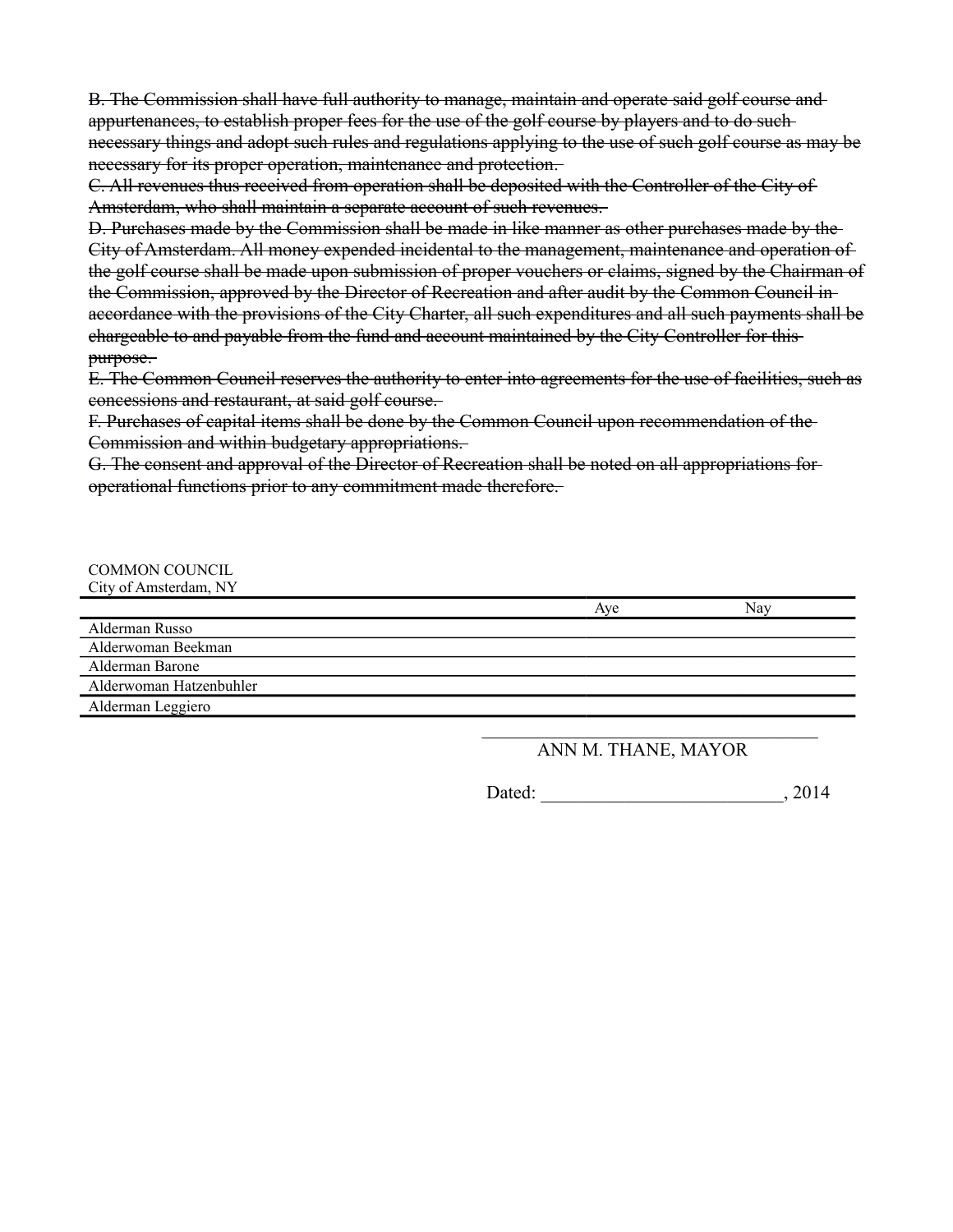## **CITY OF AMSTERDAM, NEW YORK COMMON COUNCIL MEETING MARCH 4, 2014**

**Revision 1**

### **Ordinance Number 2014-G**

# **AN ORDINANCE AMENDING CHAPTER 28 OF THE CODE OF THE CITY OF AMSTERDAM –GOLF COMMISSION**

# **BY: ALDERWOMAN HATZENBUHLER, ALDERMEN RUSSO, BARONE AND LEGGIERO**

**WHEREAS**, it is desired to add a revised Chapter 28 Golf Commission and all sections thereof,

The City of Amsterdam, in Common Council convened, does hereby,

## **ORDAIN AND ENACT** as follows:

Chapter 28. GOLF COMMISSION

§28 – Golf Commission: (strike through indicates existing text to be deleted, underlined indicates new text to be added)

§28-1. Creation of Commission; membership.

A. There is hereby created in and for the management, operation and maintenance of the Arthur Carter Amsterdam Municipal Golf Course of the City of Amsterdam a Commission, to be known as the "Arthur Carter Amsterdam Municipal Golf Commission."

B. Such Commission shall consist of a board of six members, one of whom shall be a nonvoting Alderperson. The Alderperson shall be designated by the Common Council and shall serve as a member of such Commission only for the term of the Common Council of which he is a member. The other six members of such Commission shall not be either a city employee or official and shall be a city resident and a dues-paying golf course member; three of whom and shall be appointed by the Common Council and two shall be appointed by the Mayor.

C. The initial designation of members shall be as follows: One shall serve until April 1, 2015; one shall serve until April 1, 2016; one shall serve until April 1, 2017; one shall serve until April 1, 2018 and one shall serve until April 1, 2019. Thereafter, when vacancies occur by expiration of terms of office, death, removal or resignation, they shall be filled for a term of five years by the Common Council.

D. All members shall serve without pay and without any fringe benefits at the Golf Course.

E. Vacancies shall be filled in the same manner as original appointments by the Common Council.

F. Each member of the Commission, before beginning his term of office, shall file in the office of the City Clerk the constitutional oath of office.

§28-2. Appointment of officers; adoption of bylaws.

The Commission shall appoint from among its members a Chairman, Vice Chairman and Secretary of its organization, and thereafter such officers shall be chosen at its annual meeting. The Commission, however, shall be authorized to fill vacancies in said office occurring after the original appointment of election to serve until the next annual meeting. Upon its organization, the Commission shall, as soon as is possible, cause to be adopted a set of bylaws governing the conduct of its affairs, which bylaws, when adopted, shall be filed with the City Clerk. These bylaws shall provide for an annual meeting to be held on the first Monday in April in each year and that the majority action of the Commission shall